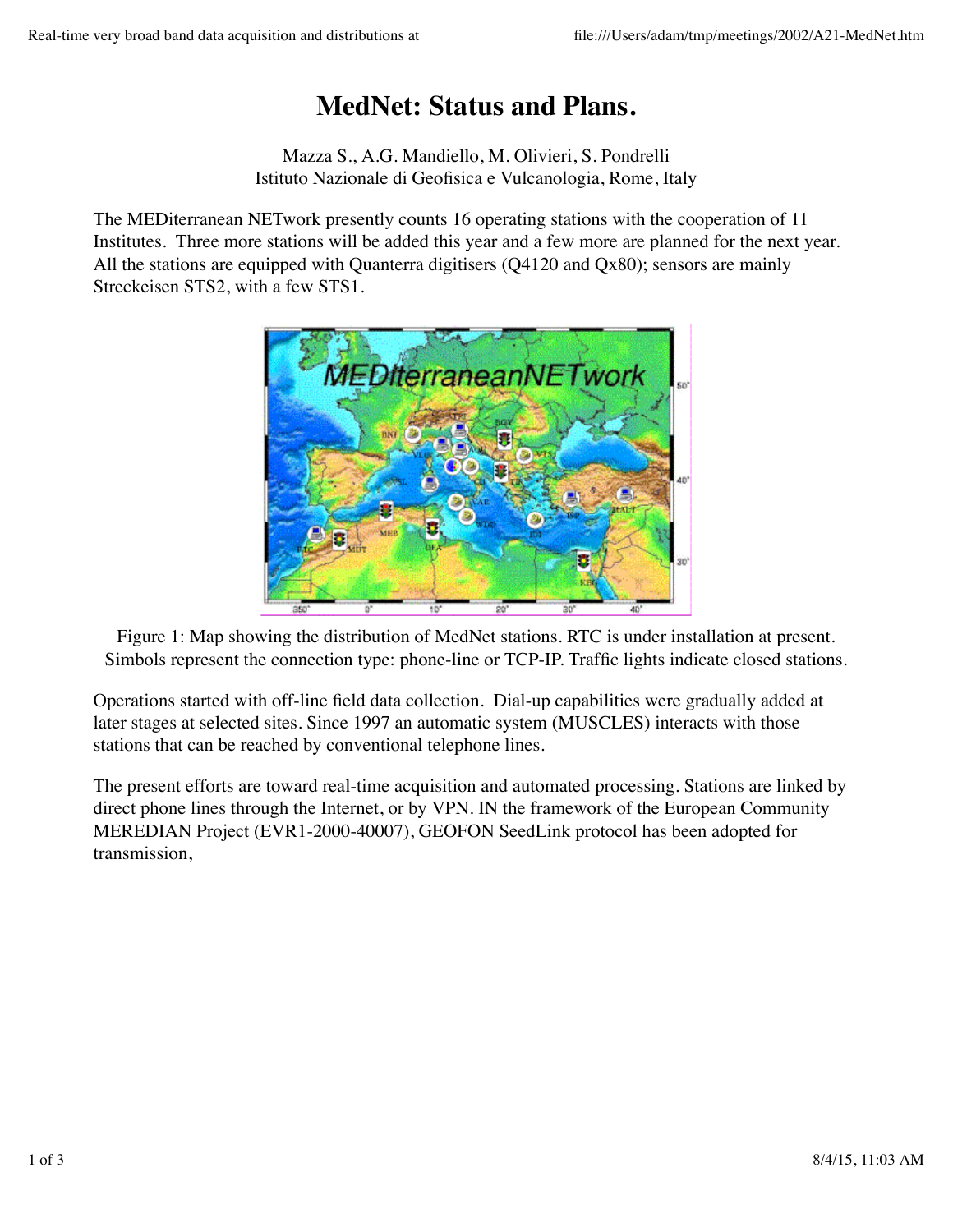

Figure 2: this sketch shows the data flow from data-loggers to the database. We are now rapidly moving from tape archiving and mail shipment to seedlink connections and realtime data transfer and archiviation.

As for data archiving and distribution, a faster system for retrieving data has been developed. Continuous data streams, collected both from field data tapes and from real time transfer, are stored at the Data Center and are directly available to users requests. Data and station information database is managed through PdccToolkit. SEED Volumes are routinely produced and distributed.



Figure 3: here is shown the status of the data distribution from 1990 to present.

Fully automatic functions include now: daily monitoring of state-of-health, triggered retrieval of event waveforms (with magnitude- and region- specific selection criteria), local magnitude determination, and update of web pages (*http://mednet.ingv.it)*. Rapid semiautomatic moment tensor solutions are calculated, by means of a modified Harvard program, which lowers the Mw threshold down to 4.0 for regional events.